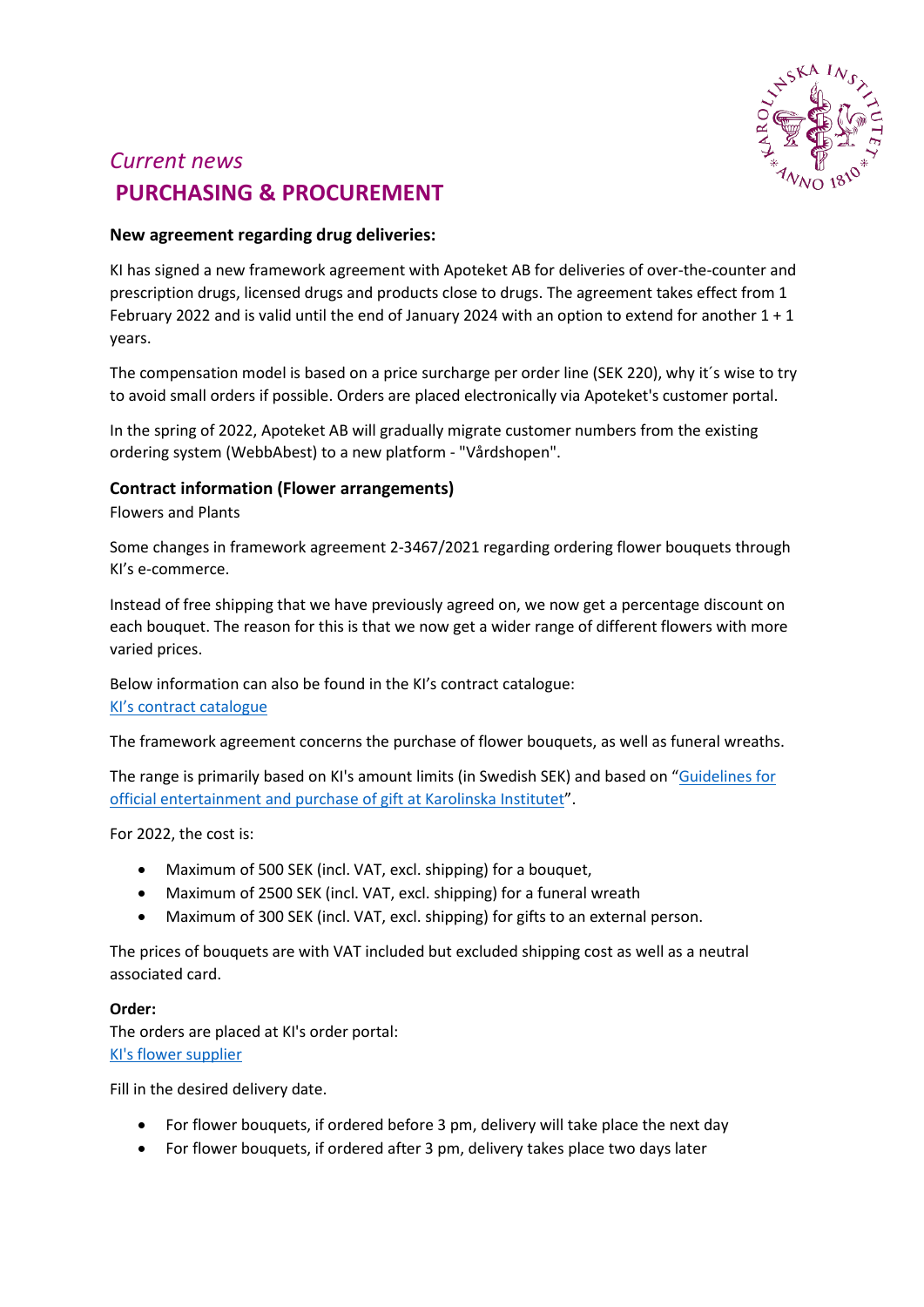- Under "*Kostnadsställe*, (cost center): fill in *your ZZ code,* this is important for the invoice to be sent to the right person
- Under the "*Fakturakoden*" enter: *KI2021*
- Under "*Message to the flower shop*", write your desired delivery time, for example, 8.00- 10.00
- It is possible to go to the Euroflorist shop to pick your flower up but, unfortunately, the delivery cost will be charged anyway

Invoice is sent electronically per each bouquet and not per purchase. Therefore, it is good that you click in "*Karolinska Institutet – big purchases*" under "*company*" when placing larger orders.

Employees at KI also can buy privately at Euroflorist and receive a 15% discount.

Please note that delivery cost is added to the bouquets price.

Link to private purchases: [KI's flower supplier](http://ki-anstallda.blomma.se/)

## **Contract information related to Personal computers**

KI's framework agreement for Personal Computers PC/Win will be extended with current suppliers until 2023-03-16. The agreement then has an option to extend for another 1 year.

KI's framework agreement for accessories/Computer-related consumables expires on 2022-06-30. A new framework agreement is currently being processed.

### **New framework agreement for laboratory gases (cylinder/tube)**

KI has signed a new framework agreement for the purchase of laboratory gases (cylinder/tube) with 2 suppliers starting from 2022-02-01

The chosen suppliers are Linde Gas AB and Strandmöllen AB.

Please be aware that ordering should be made according to the following ranking:

- 1. Linde Gas AB
- 2. Strandmöllen AB.

This means that you must always contact supplier number 1 first when you order the gas. If supplier number 1, for any reason cannot deliver the gas you need, you are allowed to contact supplier number 2.

It is very important to follow the rule above to avoid any legal action due to a breach of contract.

[For more information see KI's contract catalogue.](https://contracts.opic.com/ContractArea/Details/2102159)

### **Contract information Sigma/Merck**

From 2022-01-10 will:

- 1. Merck Chemicals and Life Science AB renamed to *Merck Life Science AB*
- 2. Sigma-Aldrich Sweden AB merges with Merck Life Science AB

This means that we at KI will order all our procured products such as Instrument, Reagents and Kits and Consumables from *Merck Life Science AB* instead of Sigma-Aldrich Sweden AB or Merck Chemicals and Life Science AB.